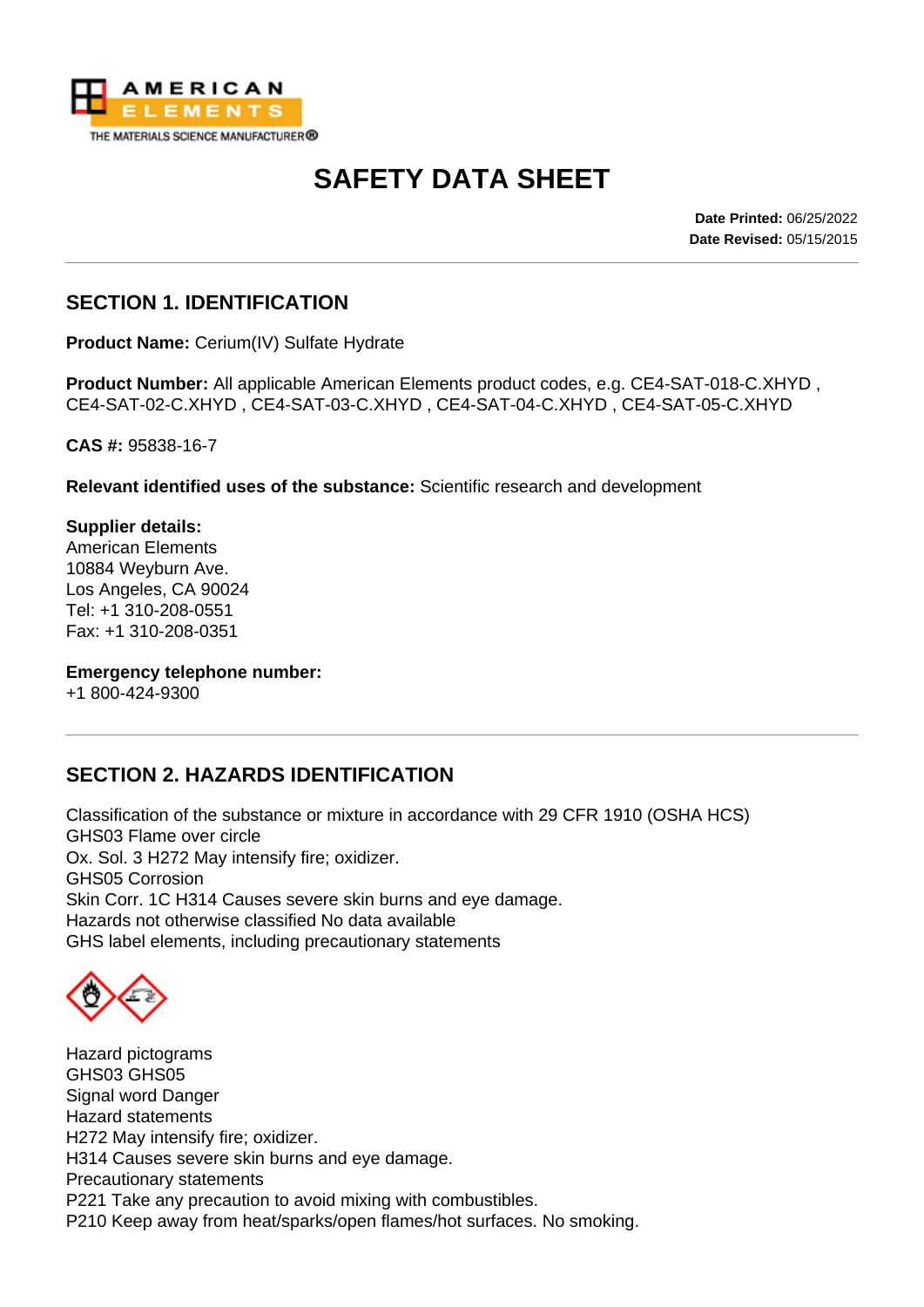P303+P361+P353 If on skin (or hair): Take off immediately all contaminated clothing. Rinse skin with water/shower. P305+P351+P338 IF IN EYES: Rinse cautiously with water for several minutes. Remove contact lenses, if present and easy to do. Continue rinsing. P405 Store locked up. P501 Dispose of contents/container in accordance with local/regional/national/international regulations. WHMIS classification C - Oxidizing materials D2B - Toxic material causing other toxic effects E - Corrosive material Classification system HMIS ratings (scale 0-4) (Hazardous Materials Identification System) HEALTH FIRE **REACTIVITY**  $\mathfrak{D}$  $\Omega$ 2 Health (acute effects)  $= 2$  $Flammability = 0$ Physical Hazard  $= 2$ Other hazards Results of PBT and vPvB assessment PBT: N/A vPvB: N/A

# **SECTION 3. COMPOSITION/INFORMATION ON INGREDIENTS**

**Substances** CAS No. / Substance Name: 95838-16-7 Cerium(IV) sulfate hydrate Identification number(s): EC number: 237-029-5

# **SECTION 4. FIRST AID MEASURES**

Description of first aid measures General information Immediately remove any clothing soiled by the product. If inhaled: Supply patient with fresh air. If not breathing, provide artificial respiration. Keep patient warm. Seek immediate medical advice. In case of skin contact: Immediately wash with soap and water; rinse thoroughly. Seek immediate medical advice. In case of eye contact: Rinse opened eye for several minutes under running water. Consult a physician. If swallowed: Seek medical treatment. Information for doctor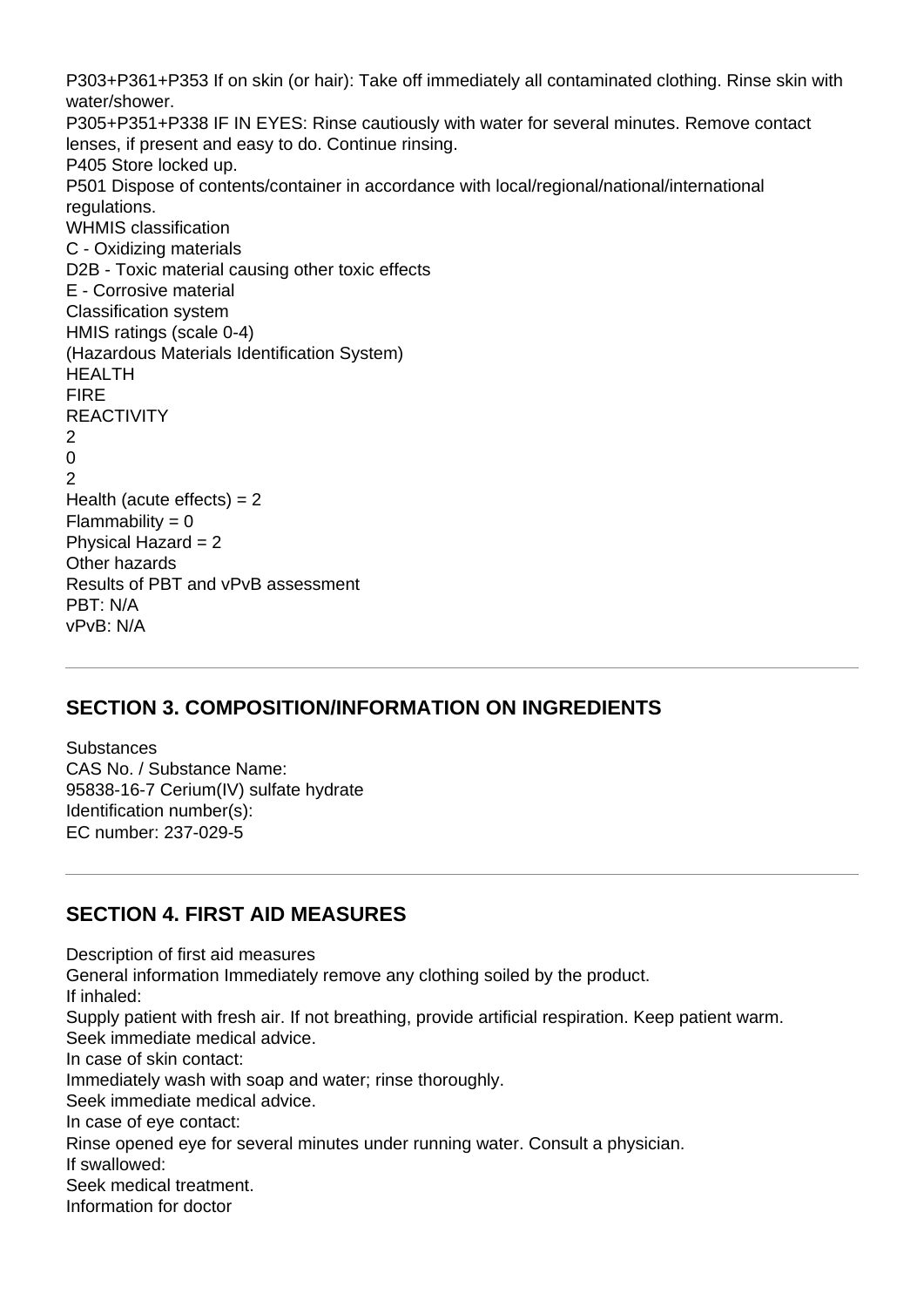Most important symptoms and effects, both acute and delayed Causes severe skin burns. Causes serious eye damage. Indication of any immediate medical attention and special treatment needed: No data available

#### **SECTION 5. FIREFIGHTING MEASURES**

Extinguishing media

Suitable extinguishing agents Product is not flammable. Use fire-fighting measures that suit the surrounding fire. For safety reasons unsuitable extinguishing agents Halocarbon extinguisher Special hazards arising from the substance or mixture

This substance is an oxidizer and its heat of reaction with reducing agents or combustibles may cause ignition.

If this product is involved in a fire, the following can be released:

Sulfur oxides (SOx)

Metal oxide fume

Advice for firefighters

Protective equipment:

Wear self-contained respirator.

Wear fully protective impervious suit.

## **SECTION 6. ACCIDENTAL RELEASE MEASURES**

Personal precautions, protective equipment and emergency procedures

Use personal protective equipment. Keep unprotected persons away.

Ensure adequate ventilation

Environmental precautions: Do not allow material to be released to the environment without official permits.

Methods and materials for containment and cleanup:

Use neutralizing agent.

Dispose of contaminated material as waste according to section 13.

Ensure adequate ventilation.

Prevention of secondary hazards:

Acts as an oxidizing agent on organic materials such as wood, paper and fats

Keep away from combustible material.

Reference to other sections

See Section 7 for information on safe handling

See Section 8 for information on personal protection equipment.

See Section 13 for disposal information.

# **SECTION 7. HANDLING AND STORAGE**

**Handling** 

Precautions for safe handling Keep container tightly sealed.

Store in cool, dry place in tightly closed containers.

Ensure good ventilation at the workplace.

Information about protection against explosions and fires: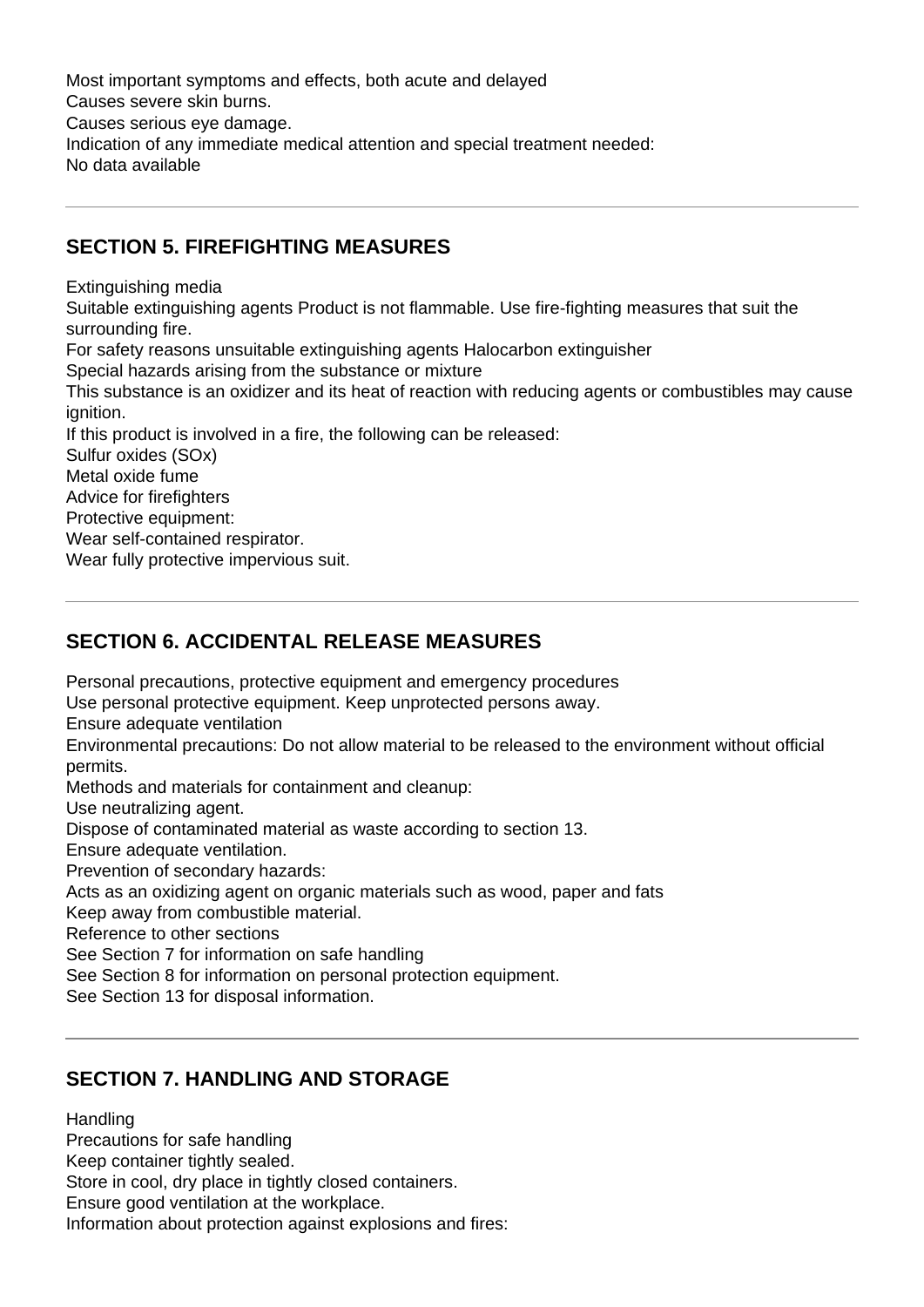Substance/product can reduce the ignition temperature of flammable substances.

This substance is an oxidizer and its heat of reaction with reducing agents or combustibles may cause ignition.

Conditions for safe storage, including any incompatibilities

Requirements to be met by storerooms and receptacles: No special requirements.

Information about storage in one common storage facility:

Store away from flammable substances.

Store away from reducing agents.

Do not store with organic materials.

Store away from metal powders.

Further information about storage conditions:

Keep container tightly sealed.

Store in cool, dry conditions in well-sealed containers.

Specific end use(s) No data available

#### **SECTION 8. EXPOSURE CONTROLS/PERSONAL PROTECTION**

Additional information about design of technical systems: Properly operating chemical fume hood designed for hazardous chemicals and having an average face velocity of at least 100 feet per minute. Control parameters Components with limit values that require monitoring at the workplace: Not required. Additional information: No data Exposure controls Personal protective equipment Follow typical protective and hygienic practices for handling chemicals. Keep away from foodstuffs, beverages and feed. Remove all soiled and contaminated clothing immediately. Wash hands before breaks and at the end of work. Avoid contact with the eyes and skin. Maintain an ergonomically appropriate working environment. Breathing equipment: Use suitable respirator when high concentrations are present. Protection of hands: Impervious gloves Inspect gloves prior to use. The selection of suitable gloves not only depends on the material, but also on quality. Quality will vary from manufacturer to manufacturer. Eye protection: Tightly sealed goggles Full face protection Body protection: Protective work clothing.

#### **SECTION 9. PHYSICAL AND CHEMICAL PROPERTIES**

Information on basic physical and chemical properties Appearance: Form: Crystalline powder Color: Yellow Odor: Odorless Odor threshold: No data available. pH: N/A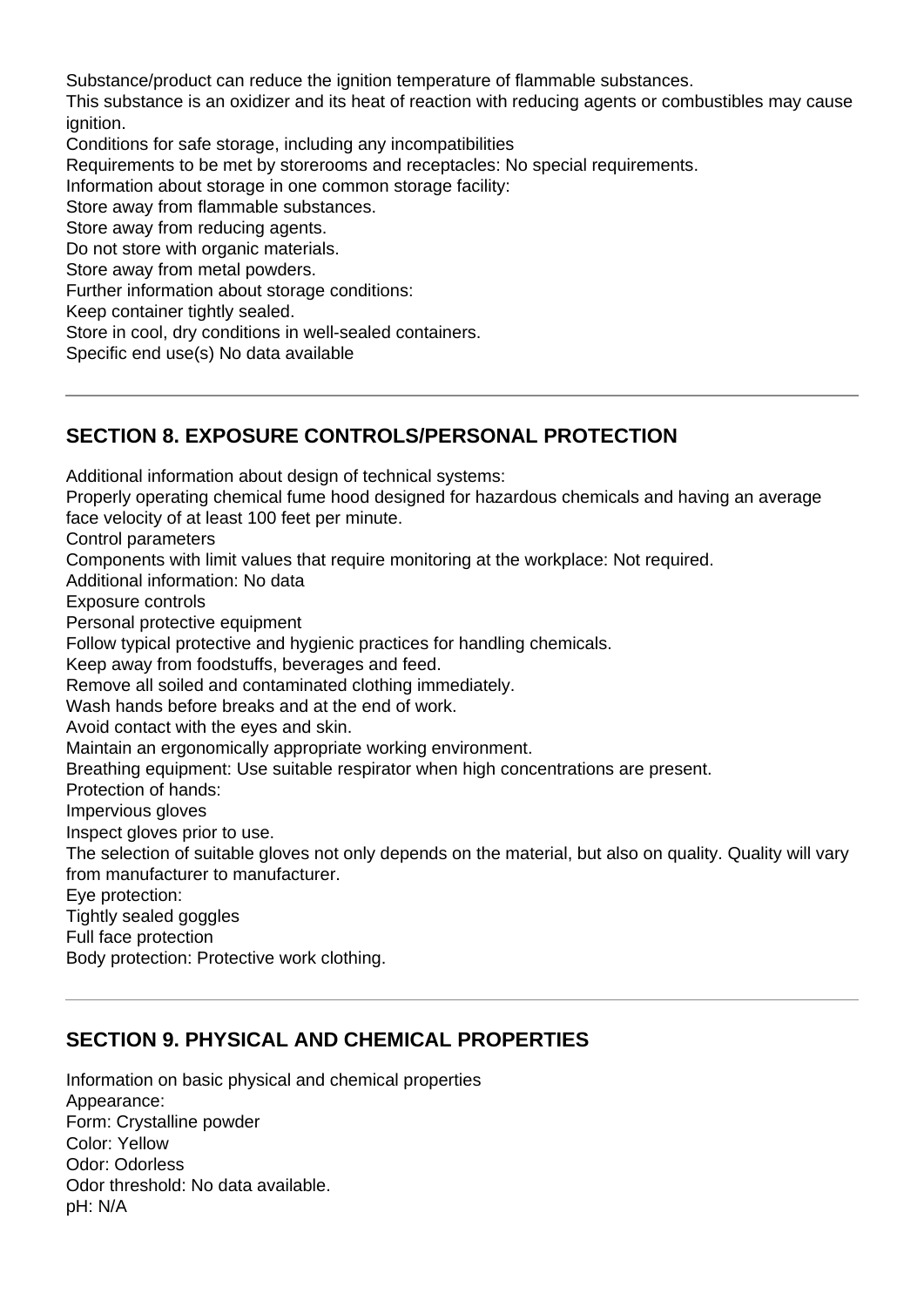Melting point/Melting range: 195 °C (383 °F) (dec) Boiling point/Boiling range: No data available Sublimation temperature / start: No data available Flash point: N/A Flammability (solid, gas) Contact with combustible material may cause fire. Ignition temperature: No data available Decomposition temperature: No data available Autoignition: No data available. Danger of explosion: No data available. Explosion limits: Lower: No data available Upper: No data available Vapor pressure: N/A Density at 20 °C (68 °F): 3.01 g/cm<sup>3</sup> (25.118 lbs/gal) Relative density No data available. Vapor density N/A Evaporation rate N/A Solubility in / Miscibility with Water: Soluble Partition coefficient (n-octanol/water): No data available. Viscosity: Dynamic: N/A Kinematic: N/A Other information No data available

#### **SECTION 10. STABILITY AND REACTIVITY**

Reactivity May intensify fire; oxidizer. Chemical stability Stable under recommended storage conditions. Thermal decomposition / conditions to be avoided: Decomposition will not occur if used and stored according to specifications. Possibility of hazardous reactions Reacts with reducing agents Reacts with flammable substances Conditions to avoid No data available Incompatible materials: Flammable substances Reducing agents Organic materials Metal powders Hazardous decomposition products: Sulfur oxides (SOx) Metal oxide fume

#### **SECTION 11. TOXICOLOGICAL INFORMATION**

Information on toxicological effects

Acute toxicity: Swallowing will lead to a strong corrosive effect on mouth and throat and to the danger of perforation of esophagus and stomach.

LD/LC50 values that are relevant for classification: No data

Skin irritation or corrosion: Causes severe skin burns.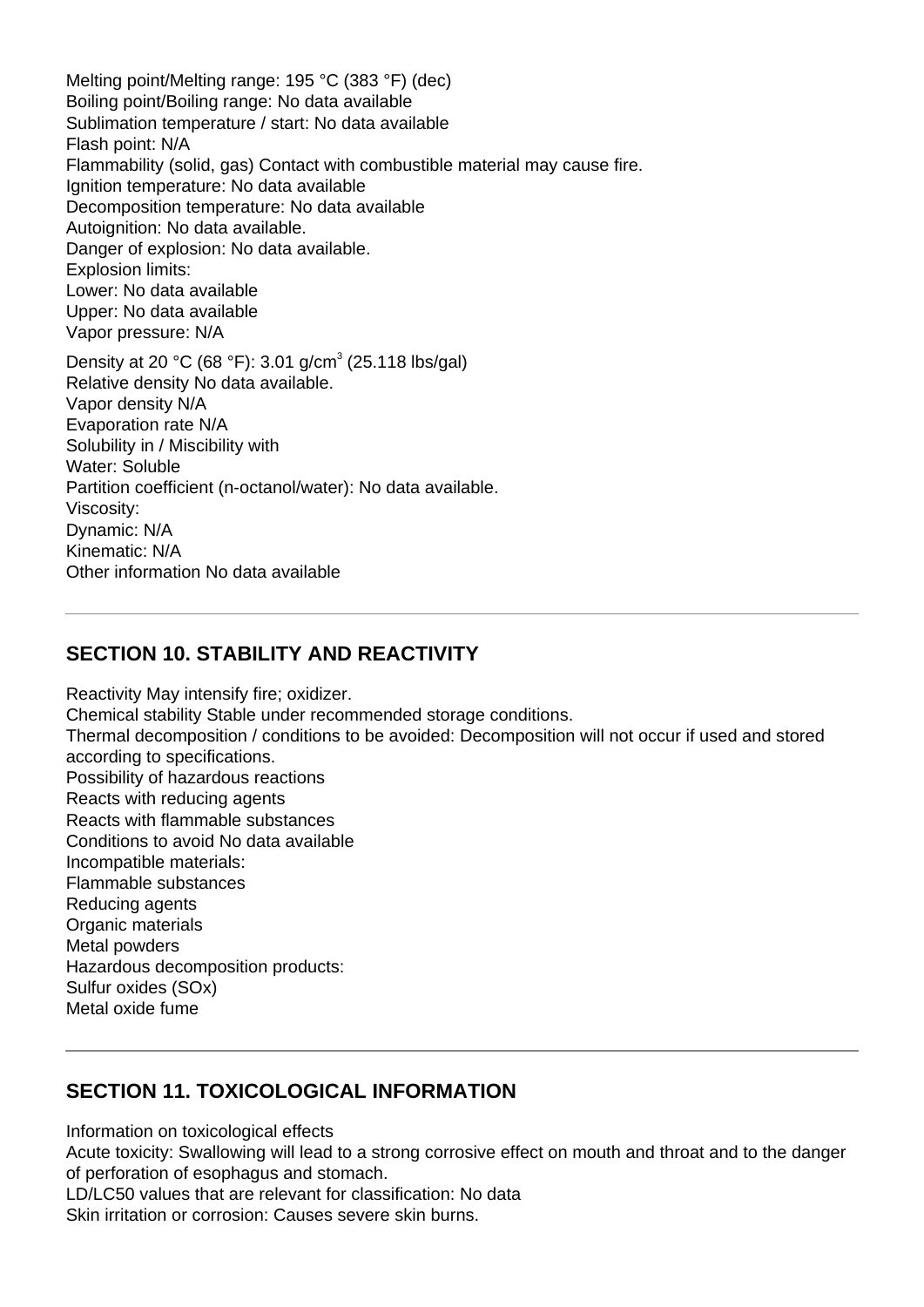Eye irritation or corrosion: Causes serious eye damage.

Sensitization: No sensitizing effects known.

Germ cell mutagenicity: No effects known.

Carcinogenicity: No classification data on carcinogenic properties of this material is available from the EPA, IARC, NTP, OSHA or ACGIH.

Reproductive toxicity: No effects known.

Specific target organ system toxicity - repeated exposure: No effects known.

Specific target organ system toxicity - single exposure: No effects known.

Aspiration hazard: No effects known.

Other information (about experimental toxicology): Reproductive effects have been observed on tests with laboratory animals.

Subacute to chronic toxicity:

Cerium salts increase the blood coagulation rate. Exposure to cerium salts may increase sensitivity to heat, itching and skin lesions. Large doses to experimental

animals have caused writhing, ataxia, labored respiration, sedation, hypotension and death by cardiovascular collapse.

Subacute to chronic toxicity: No effects known.

Additional toxicological information: To the best of our knowledge the acute and chronic toxicity of this substance is not fully known.

## **SECTION 12. ECOLOGICAL INFORMATION**

**Toxicity** 

Aquatic toxicity: No data available Persistence and degradability No data available

Bioaccumulative potential No data available

Mobility in soil No data available

Additional ecological information:

Do not allow material to be released to the environment without official permits.

Do not allow undiluted product or large quantities to reach groundwater, water courses, or sewage systems.

Avoid transfer into the environment.

Results of PBT and vPvB assessment

PBT: N/A

vPvB: N/A

Other adverse effects No data available

# **SECTION 13. DISPOSAL CONSIDERATIONS**

Waste treatment methods Recommendation Consult official regulations to ensure proper disposal. Uncleaned packagings: Recommendation: Disposal must be made according to official regulations. Recommended cleansing agent: Water, if necessary with cleansing agents.

# **SECTION 14. TRANSPORT INFORMATION**

UN-Number DOT, IMDG, IATA UN3085 UN proper shipping name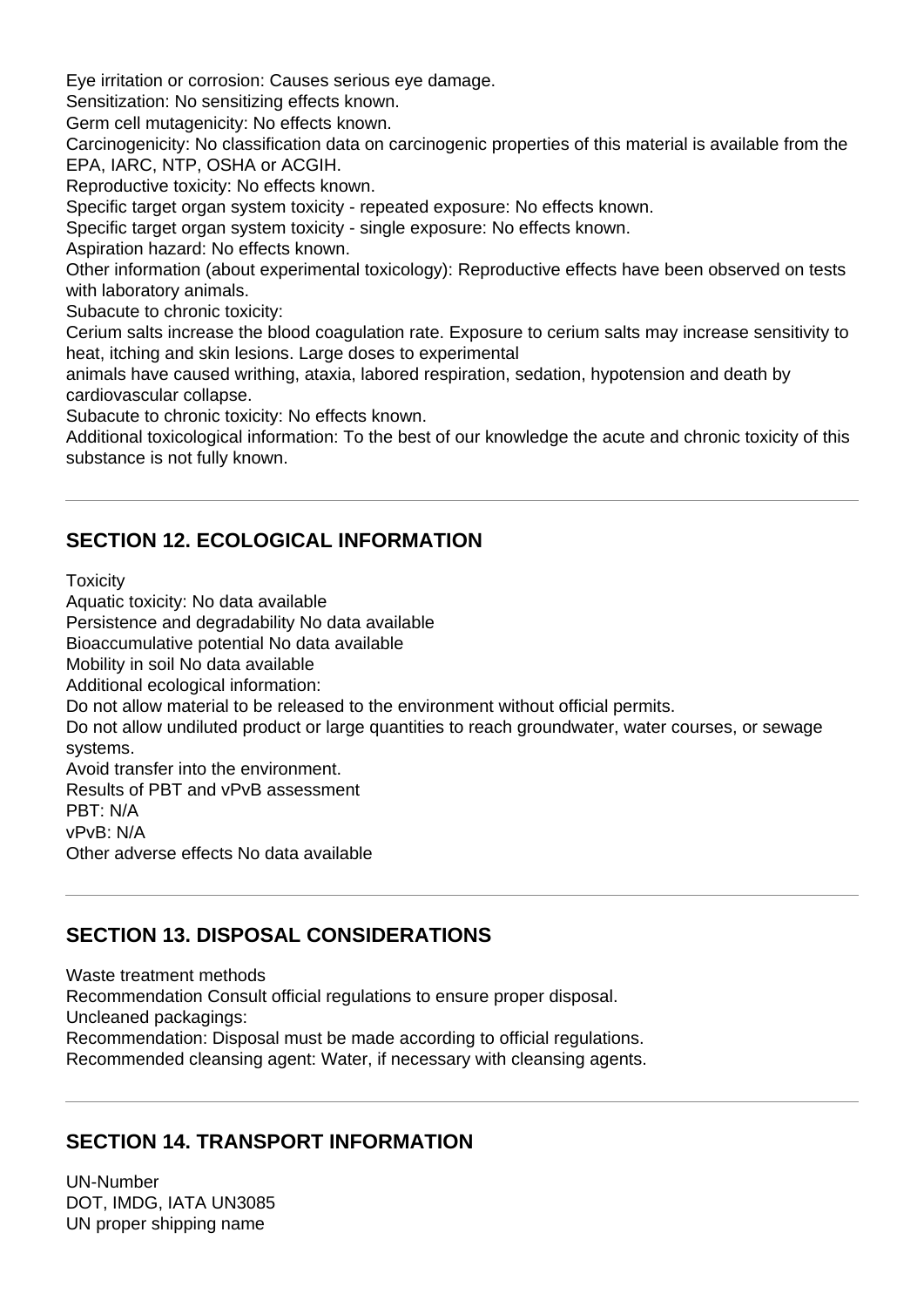DOT Oxidizing solid, corrosive, n.o.s. (Cerium(IV) sulfate hydrate) IMDG, IATA OXIDIZING SOLID, CORROSIVE, N.O.S. (Cerium(IV) sulfate hydrate) Transport hazard class(es) DOT Class 5.1 Oxidising substances. Label 5.1+8 Class 5.1 (OC2) Oxidizing substances Label 5.1+8 IMDG, IATA Class 5.1 Oxidising substances. Label 5.1+8 Packing group DOT, IMDG, IATA III Environmental hazards: N/A Special precautions for user Warning: Oxidizing substances Transport in bulk according to Annex II of MARPOL73/78 and the IBC Code N/A Transport/Additional information: **DOT** Marine Pollutant (DOT): No UN "Model Regulation": UN3085, Oxidizing solid, corrosive, n.o.s. (Cerium(IV) sulfate hydrate), 5.1 (8), III

# **SECTION 15. REGULATORY INFORMATION**

Safety, health and environmental regulations/legislation specific for the substance or mixture GHS label elements, including precautionary statements Hazard pictograms GHS03 GHS05 Signal word Danger Hazard statements H272 May intensify fire; oxidizer. H314 Causes severe skin burns and eye damage. Precautionary statements P221 Take any precaution to avoid mixing with combustibles. P210 Keep away from heat/sparks/open flames/hot surfaces. No smoking. P303+P361+P353 If on skin (or hair): Take off immediately all contaminated clothing. Rinse skin with water/shower. P305+P351+P338 IF IN EYES: Rinse cautiously with water for several minutes. Remove contact lenses, if present and easy to do. Continue rinsing. P405 Store locked up. P501 Dispose of contents/container in accordance with local/regional/national/international regulations. National regulations All components of this product are listed in the U.S. Environmental Protection Agency Toxic Substances Control Act Chemical substance Inventory. All components of this product are listed on the Canadian Domestic Substances List (DSL). SARA Section 313 (specific toxic chemical listings) Substance is not listed. California Proposition 65 Prop 65 - Chemicals known to cause cancer Substance is not listed. Prop 65 - Developmental toxicity Substance is not listed. Prop 65 - Developmental toxicity, female Substance is not listed. Prop 65 - Developmental toxicity, male Substance is not listed. Information about limitation of use: For use only by technically qualified individuals.